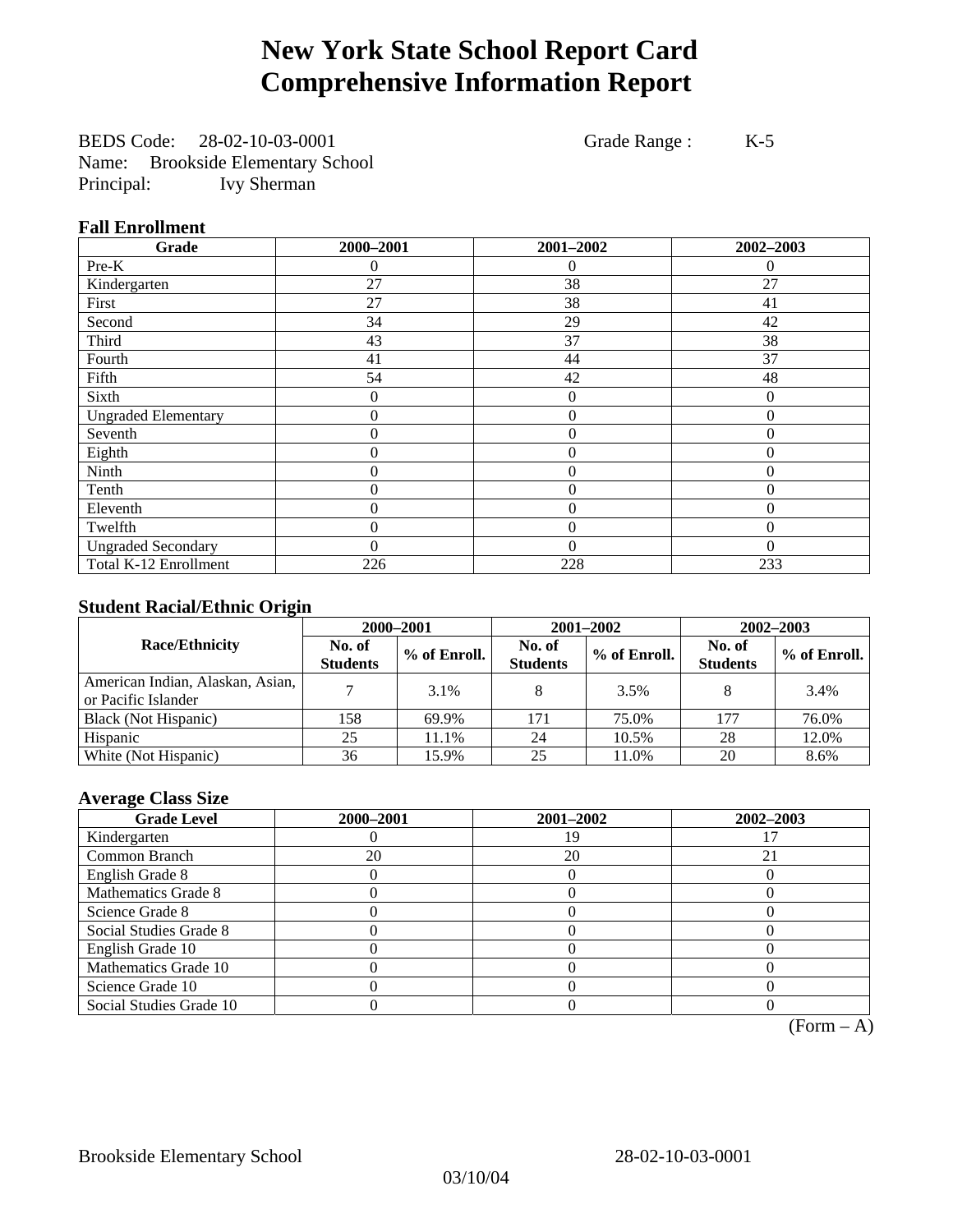### **District Need to Resource Capacity Category**

| <b>N/RC Category</b> | <b>Description</b>                                                                             |
|----------------------|------------------------------------------------------------------------------------------------|
|                      | This is a school district with low student needs in relation to district<br>resource capacity. |

### **Similar School Group and Description**

| <b>Similar School Group</b> | <b>Description</b>                                                    |
|-----------------------------|-----------------------------------------------------------------------|
|                             | All schools in this group are elementary level schools in school      |
| 16                          | districts with low student needs in relation to district resource     |
|                             | capacity. The schools in this group are in the lower range of student |
|                             | needs for elementary level schools in these districts.                |

All schools within the same N/RC category are divided into three similar school groups defined by the percentage of students in the school who are eligible for the free-lunch program and/or who are limited English proficient (also known as English language learners).

#### **Student Demographics Used To Determine Similar Schools Group**

|                                   | 2000-2001 |         | $2001 - 2002$ |         | $2002 - 2003$ |         |
|-----------------------------------|-----------|---------|---------------|---------|---------------|---------|
|                                   | Count     | Percent | Count         | Percent | Count         | Percent |
| <b>Limited English Proficient</b> |           | 0.0%    |               | 0.0%    |               | $0.0\%$ |
| Eligible for Free Lunch           |           | 0.0%    |               | $0.0\%$ |               | $0.0\%$ |

#### **Attendance and Suspension**

|                               | 1999–2000        |         | 2000-2001        |         | $2001 - 2002$   |         |
|-------------------------------|------------------|---------|------------------|---------|-----------------|---------|
|                               | $%$ of<br>No. of |         | $%$ of<br>No. of |         | No. of          | $%$ of  |
|                               | <b>Students</b>  | Enroll. | Students         | Enroll. | <b>Students</b> | Enroll. |
| <b>Annual Attendance Rate</b> |                  | 97.0%   |                  | 97.3%   |                 | 97.0%   |
| <b>Student Suspensions</b>    |                  | . . 5%  |                  | $0.0\%$ |                 | 0.0%    |

### **Student Socioeconomic and Stability Indicators (Percent of Enrollment)**

|                          | 2000-2001 | 2001–2002 | 2002-2003 |
|--------------------------|-----------|-----------|-----------|
| <b>Reduced Lunch</b>     | $0.0\%$   | $0.0\%$   | $0.0\%$   |
| <b>Public Assistance</b> | $-10%$    | $-10%$    | $-10%$    |
| <b>Student Stability</b> | 96%       | 93%       | 100%      |

#### **Staff Counts**

| Staff                                 | 2002-2003 |
|---------------------------------------|-----------|
| <b>Total Teachers</b>                 |           |
| <b>Total Other Professional Staff</b> |           |
| <b>Total Paraprofessionals</b>        | NΑ        |
| Teaching Out of Certification*        |           |
| Teachers with Temporary Licenses      |           |

\*Teaching out of certification more than on an incidental basis. Teachers with temporary licenses are also counted as teaching out of certification.

 $(Form - B)$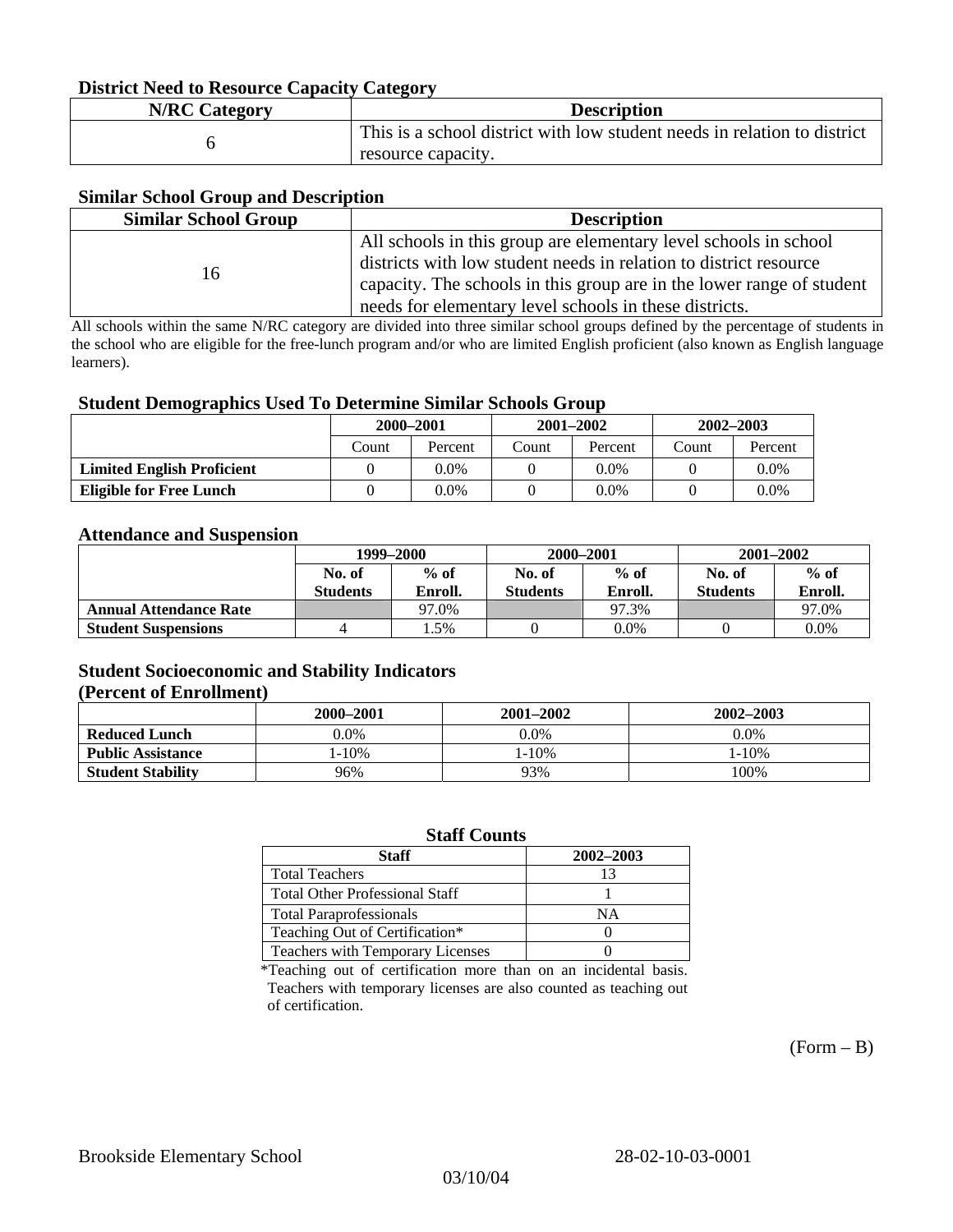# **Career Development and Occupational Studies (CDOS)**

### **Percentage of Students Documenting Self- and Career-Awareness Information and Career Exploration Activities, K–3**

| <b>Grades</b>  | 2000-01 | $2001 - 02$ | $2002 - 03$ |
|----------------|---------|-------------|-------------|
| K-1            |         | $0\%$       | 0%          |
| 2 <sub>2</sub> |         | $0\%$       | $0\%$       |

### **Students Developing a Career Plan, 4–12**

| <b>Grades</b> |                                      | $2000 - 01$ | $2001 - 02$ | $2002 - 03$ |
|---------------|--------------------------------------|-------------|-------------|-------------|
|               | Number of General-Education Students |             | $\Omega$    | $\theta$    |
| $4 - 5$       | Number of Students with Disabilities |             | $\Omega$    | 0           |
|               | Number of All Students               |             | 0           | 0           |
|               | Percent of Enrollment                |             | 0%          | 0%          |
|               | Number of General-Education Students |             | $\Omega$    | 0           |
| $6 - 8$       | Number of Students with Disabilities |             | $\Omega$    | $\Omega$    |
|               | Number of All Students               |             | $\Omega$    | $\Omega$    |
|               | Percent of Enrollment                |             | $0\%$       | $0\%$       |
|               | Number of General-Education Students |             | $\Omega$    | 0           |
| $9 - 12$      | Number of Students with Disabilities |             | 0           | 0           |
|               | Number of All Students               |             | $\Omega$    | $\theta$    |
|               | Percent of Enrollment                |             | 0%          | $0\%$       |

# **Second Language Proficiency Examinations**

### **General-Education Students**

| <b>Test</b> | 2000-2001         |           |            | 2001-2002 | $2002 - 2003$ |           |
|-------------|-------------------|-----------|------------|-----------|---------------|-----------|
|             | <b>No. Tested</b> | % Passing | No. Tested | % Passing | No. Tested    | % Passing |
| French      |                   | 0%        |            | $0\%$     |               | 0%        |
| German      |                   | 0%        |            | $0\%$     |               | 0%        |
| Italian     |                   | 0%        |            | 0%        |               | 0%        |
| Latin       |                   | 0%        |            | 0%        |               | 0%        |
| Spanish     |                   | 0%        |            | 0%        |               | 0%        |

### **Students with Disabilities**

| <b>Test</b> | 2000-2001  |           |            | 2001-2002 | 2002-2003  |           |  |
|-------------|------------|-----------|------------|-----------|------------|-----------|--|
|             | No. Tested | % Passing | No. Tested | % Passing | No. Tested | % Passing |  |
| French      |            | 0%        |            | 0%        |            | 0%        |  |
| German      |            | 0%        |            | $0\%$     |            | 0%        |  |
| Italian     |            | 0%        |            | 0%        |            | 0%        |  |
| Latin       |            | 0%        |            | 0%        |            | 0%        |  |
| Spanish     |            | 0%        |            | 0%        |            | 0%        |  |

(Form-D)